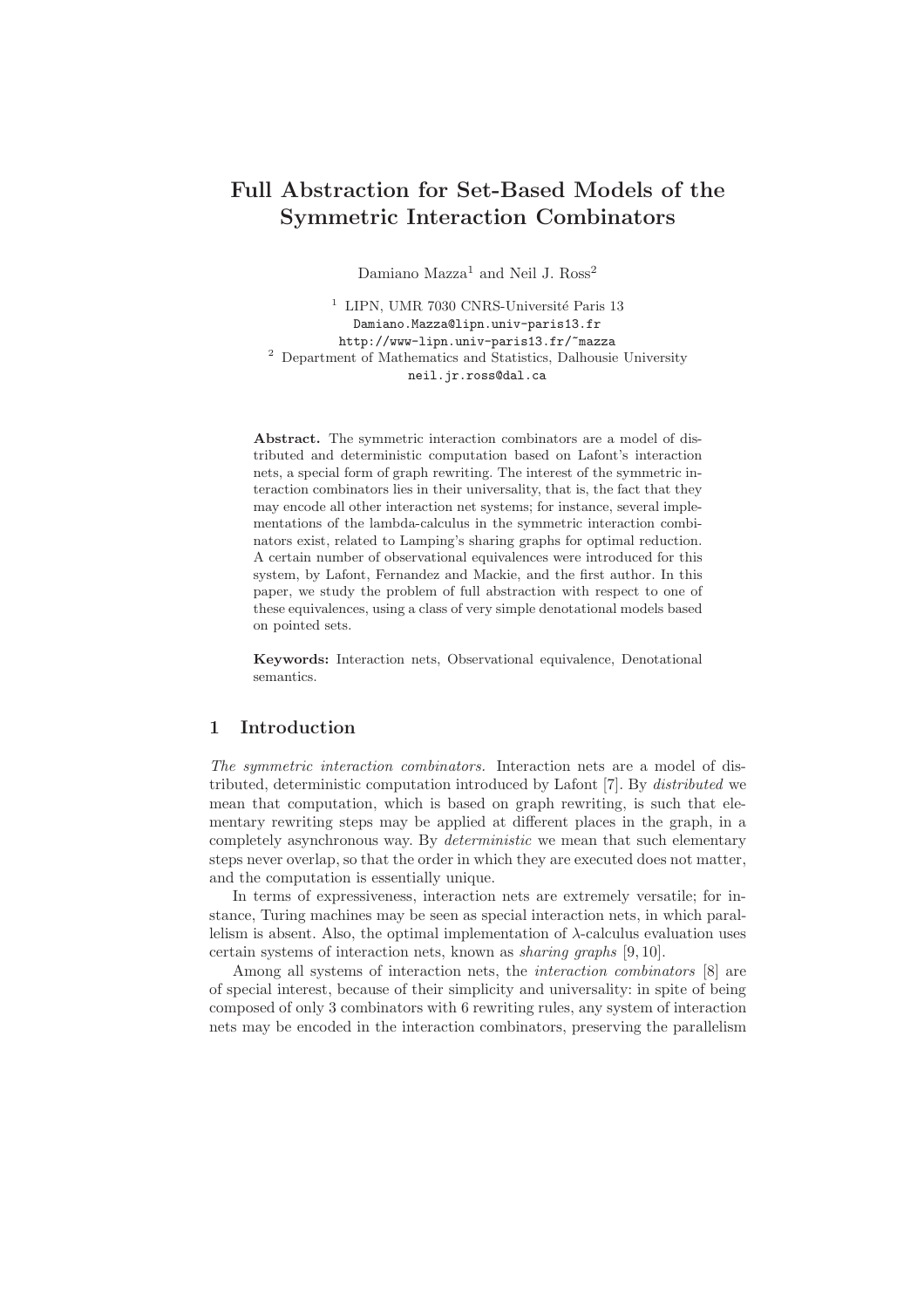of computations. Additionally, the  $\lambda$ -calculus under certain reduction strategies (such as head reduction) may be directly represented in the interaction combinators [11].

The symmetric interaction combinators are a variant of the interaction combinators, also introduced by Lafont [8], having essentially the same expressiveness (for instance, the results of [11] may be immediately transported to the symmetric interaction combinators). The advantage of considering this system is that it is even simpler: although there are still 3 combinators and 6 rules, these latter may actually be arranged in just 2 patterns (annihilations and commutations), and the systems lends itself to a simpler study from the point of view of denotational semantics [12].

Contextual observational equivalences. As an abstract programming language, the symmetric interaction combinators are not too far from the  $\lambda$ -calculus: computation is based on a confluent rewriting relation (yielding the analog of β-equivalence), there is a notion of normal form, a relation analogous to  $η$ equivalence, and so on. Additionally, one may also easily formulate the concept of context, from which a rich class of observational equivalences may be defined.

As a matter of fact, after Morris [14], we have a general way of defining observational equivalences in a language with an internal notion of context: given a set of syntactic objects  $S$ , one defines, for any two syntactic objects  $t, u$ ,

 $t \simeq_S u$  iff, for every context C,  $C[t] \in S$  iff  $C[u] \in S$ .

In languages like the  $\lambda$ -calculus, one usually considers S to be closed under β-equivalence, so that this latter is automatically contained in  $\simeq$ <sub>S</sub>. Morris himself introduced the first, still widely used, observational equivalence for the λ-calculus, by taking S as the set of normalizable λ-terms; we denote such equivalence by  $\approx_n$ . Following this pattern, other interesting equivalences may be defined; we refer the reader to [3] for a detailed survey.

The presence of contexts allows more generally to consider the notion of congruence on the syntax, *i.e.*, an equivalence relation  $\sim$  such that  $t \sim u$  implies  $C[t] \sim C[u]$ , for all objects t, u and context C. Obviously, a Morris observational equivalence is a congruence. Given a congruence ∼, it is natural to ask whether and how it relates to a particular observational equivalence  $\simeq$ . We say that  $\sim$ is an abstraction of  $\simeq$  when  $\simeq \subseteq \sim$ ; it is adequate with respect to  $\simeq$  when  $\sim \subseteq \simeq$ . These two properties are most frequently investigated when  $\sim$  is induced by a denotational model; in particular, one seeks a model whose induced congruence enjoys both of them, in which case the model is said to be fully abstract.

The observational equivalence  $\simeq_n$  on  $\lambda$ -terms has been widely studied and characterized in several different ways: it is the congruence  $=\mathfrak{g}_{\mathfrak{T}_{\eta}}$  induced by equality of  $\eta$ -normal Bhöm trees [6]; and it is the congruence induced by equality in Coppo, Dezani-Ciancaglini and Zacchi's filter model defined in [2].

Back to the symmetric interaction combinators. It is fairly natural to attempt reformulating all of the above congruences, and the questions concerning them, in the symmetric interaction combinators. After Lafont's initial work [8], Fernández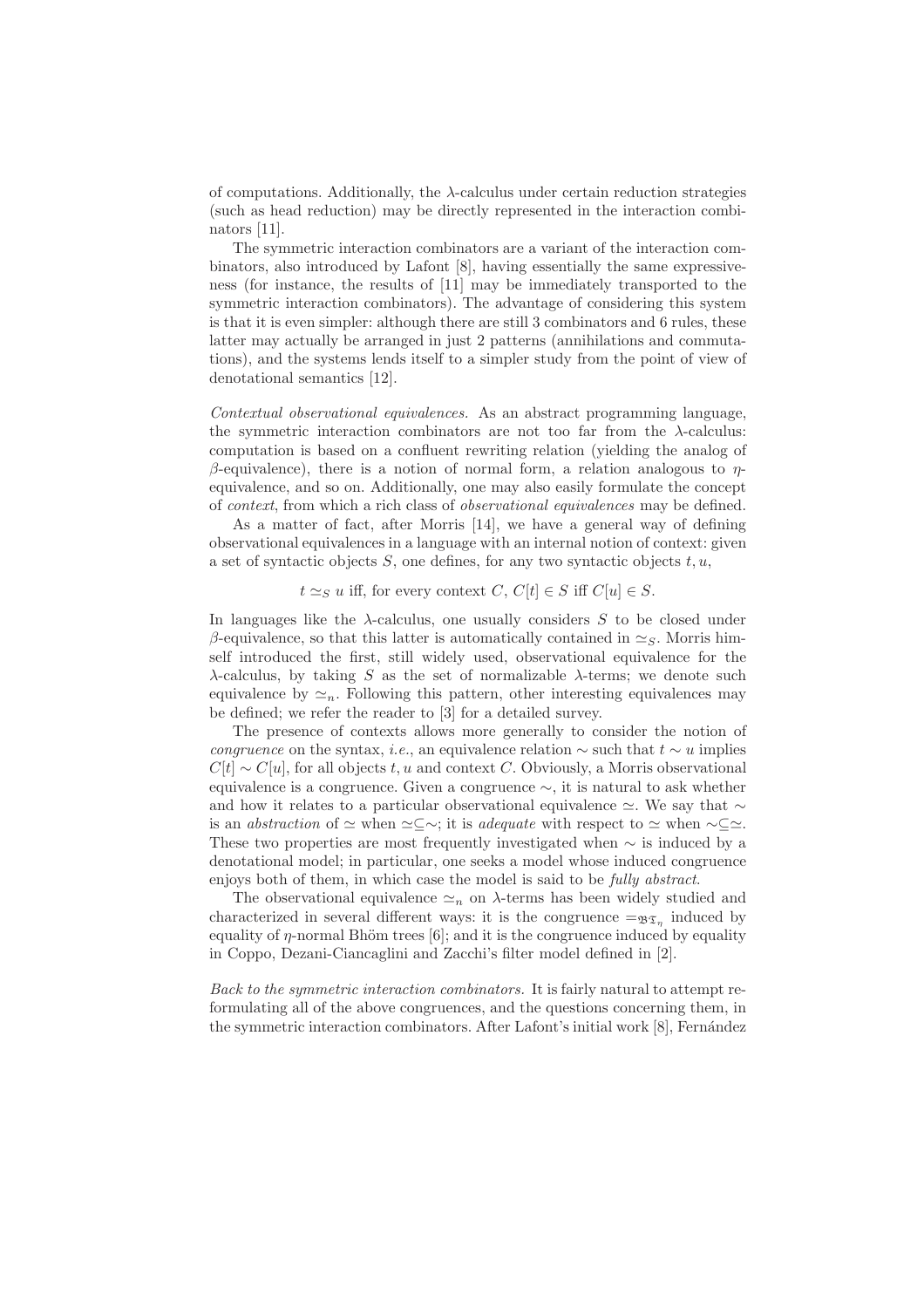and Mackie were the first to formulate a notion of observational equivalence for interaction nets [4]. More recently, the first author [13] introduced a notion of solvability for nets of symmetric interaction combinators, together with the concept of observable axiom, corresponding to a "head variable". With these, comes a notion of edifice, which is a sort of infinite normal form for nets, analogous to a Bhöm tree. According to these notions, Fernández and Mackie's observational equivalence turns out to be quite strong: it is not sensible, i.e., it does not identify all unsolvable nets. Alternatively, in analogy with the  $\lambda$ -calculus, it is possible to consider the following two congruences on nets: one which we still denote by  $\simeq_n$ , the Morris observational equivalence induced by normalizable nets; and  $=\mathfrak{e}_n$ , the congruence induced by equality of  $\eta$ -expanded edifices, analogous to  $=_{\mathfrak{BZ}_{\eta}}$ .

Perhaps surprisingly, it turns out that these two congruences are distinct: in fact, in the symmetric interaction combinators,  $\approx_n$  is not even semi-sensible, i.e., it equates a solvable and an unsolvable net; this is due to the purely local nature of reduction in interaction nets, in which diverging computations cannot be erased.

Interestingly, equality of  $\eta$ -expanded edifices does correspond to an observational equivalence on nets, called finitary axiom-equivalence, also introduced in [13]. Rephrased in terms of Bhöm trees, this would correspond to the Morris equivalence  $\simeq_{B_f}$ , where  $B_f$  is the set of  $\lambda$ -terms whose Böhm tree is finite. In the  $\lambda$ -calculus, it coincides with  $\simeq_n ($  to prove  $\simeq_n \subseteq \simeq_{B_f}$ , simply observe that  $=\simeq_{\mathfrak{T}_\eta}$ obviously discriminates between terms in and not in  $B_f$ ; to prove  $\simeq_{B_f} \subseteq \simeq_n$ , consider the contrapositive, and use Böhm's theorem to find a context discriminating with respect to  $B_f$ ; in the symmetric interaction combinators, it is a wholly different equivalence.

The contribution of this paper. Our present objective is to study the question of full abstraction for finitary axiom-equivalence in terms of set-based models, which have a more "abstract" flavor than edifices (just like, say, Plotkin's model  $P\omega$  [1] is more "abstract" than Bhöm trees). These models, which were introduced by the first author [12], interpret nets as pointed sets, and are based on the notion of experiment, first used by Girard for linear logic [5]. The interest of set-based models lies in their simplicity and concreteness: in many cases, the denotational interpretation of a net may be explicitly computed with ease.

Technically, these models are given by an interaction set, which is a pointed set X together with two pointed bijections onto  $X \oplus X$  (the product of X with itself), satisfying a certain commutation property. We give sufficient conditions for an interaction set to be fully abstract with respect to finitary axiom-equivalence, and we provide a concrete example of such an interaction set, which thus plays the role, in interaction nets, that Coppo, Dezani-Ciancaglini and Zacchi's filter model [2] plays in the  $\lambda$ -calculus. The conditions we give are all related to some kind of approximation property, i.e., the fact that the denotation of a net is entirely determined by the denotation of its approximations.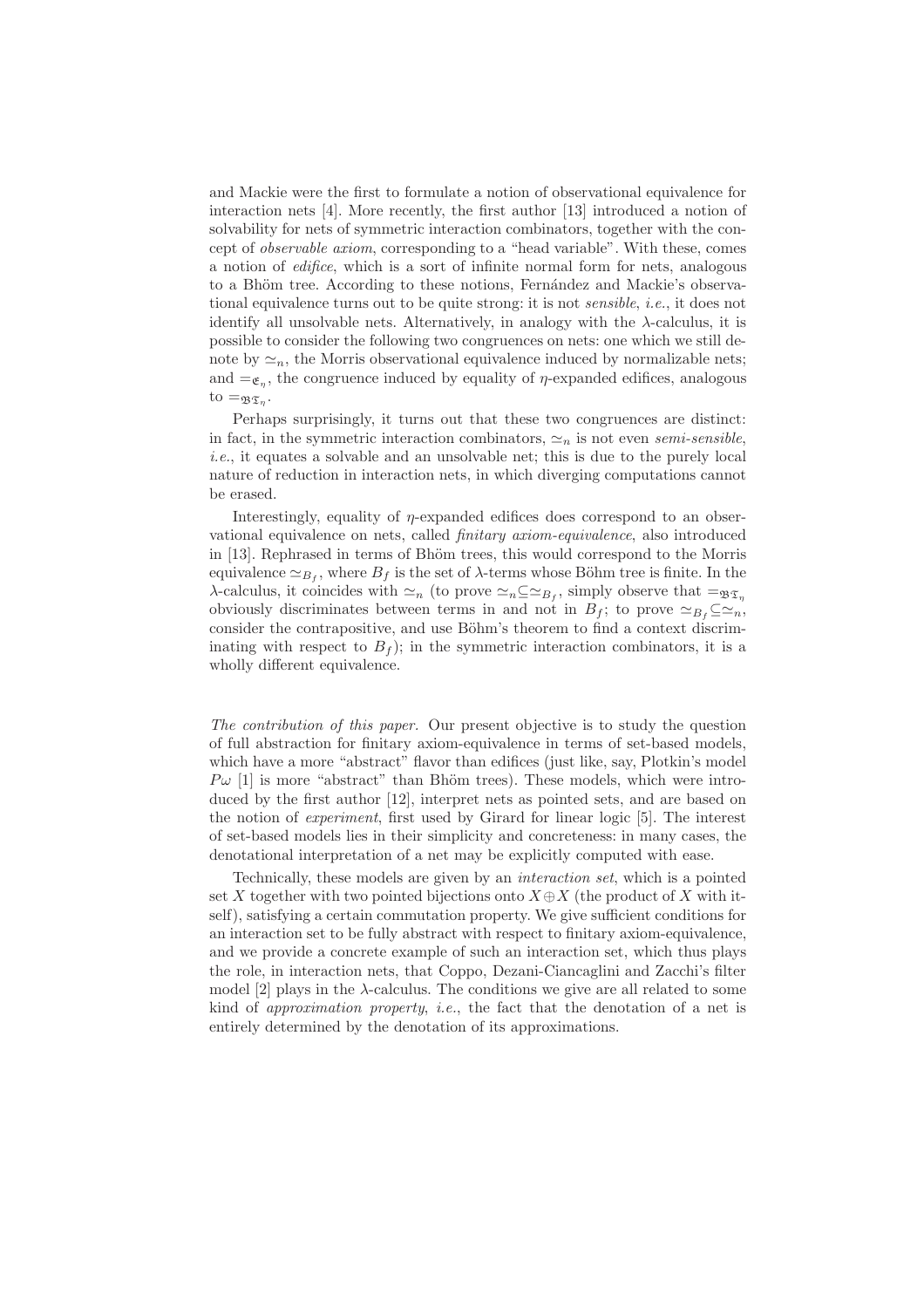

Fig. 1. A net.

Acknowledgments. This work was partially supported by ANR projects PANDA (09-BLAN-0169-02) and Logoi (10-BLAN-0213-02).

# 2 The Symmetric Interaction Combinators

#### 2.1 Nets

Computation in the symmetric interaction combinators (or, henceforth, simply the symmetric combinators) is a special form of graph rewriting. The graphs on which computation is performed are called nets, which are composed by cells and wires.

Each cell carries a symbol, and has a number of ports, exactly one of which is *principal*, the other being *auxiliary*. There are three symbols:  $\delta$ ,  $\varepsilon$ , and  $\zeta$ . We shall use the letters  $\alpha, \beta$  to range over symbols. Cells of type  $\delta$  or  $\zeta$  have two auxiliary ports, hence are called binary, and are represented by a triangle; the principal port is represented by one of the "tips" of the triangle, while the auxiliary ports are on the opposite edge. Auxiliary ports are numbered: port 1 (resp. 2) is the "left" (resp. "right") auxiliary port when the cell is represented with its principal port pointing "down", and the numbering is preserved by rotations. Cells of type  $\varepsilon$  have no auxiliary port, hence are called *nullary*, and are represented by a circle.

A wire has exactly two extremities, which may be connected to the ports of cells. A loop is a wire with its extremities connected together. A wire which is not a loop is called proper.

A net is a finite (possibly empty) collection of cells and wires, such that each port of each cell is attached to the extremity of a wire. Nets will be ranged over by  $\mu, \nu$ . A net may contain proper wires with one or both extremities not connected to any cell; these are called the free ports of the net. If a net has n free ports, they are supposed to be numbered by the integers  $1, \ldots, n$ . As an example, the net in Fig. 1 has 11 cells, of which 4 nullary, 1 loop, 16 proper wires, and 7 free ports, assumed to be numbered increasingly from "left" to "right".

Let us introduce some remarkable nets, which will be useful in the sequel. A wiring is a net containing no cell and no loop. Wirings are permutations of free ports; they are ranged over by  $\omega$ . We shall often use  $\omega$  also to denote a single wire.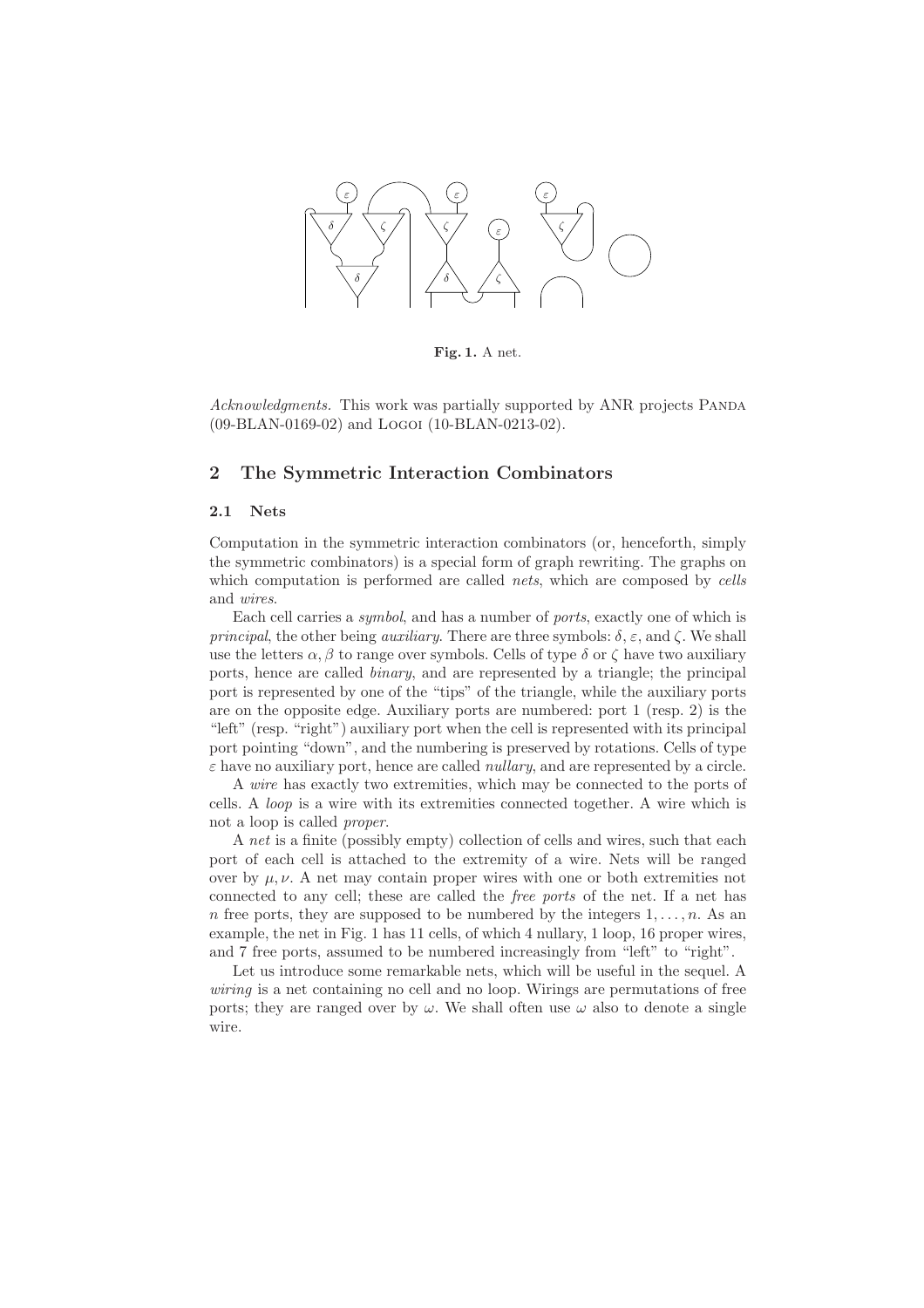The net with n free ports consisting of  $n \varepsilon$  cells is denoted by  $\mathbf{E}_n$ .

A tree is a net defined by induction as follows. A single  $\varepsilon$  cell is a tree with no leaf, denoted by  $\varepsilon$ ; a proper wire is a tree with one leaf, denoted by  $\bullet$ ; if  $\tau_1, \tau_2$  are two trees with resp.  $n_1, n_2$  leaves, and if  $\alpha$  is a binary symbol, the net obtained by plugging the root of  $\tau_i$  into the auxiliary port *i* of an  $\alpha$  cell, with  $i \in \{1,2\}$ , is a tree with  $n_1+n_2$  leaves, denoted by  $\alpha(\tau_1, \tau_2)$ . Trees are represented adopting the same graphical notations as cells. We shall avoid possible ambiguities by never using  $\delta, \varepsilon, \zeta$  to denote trees, and by using  $\alpha, \beta$  exclusively to range over cell symbols, so that a triangle annotated with  $\alpha$  or  $\beta$  will unambiguously represent a single cell.

An active pair is a net consisting of two cells whose principal ports are connected by a wire.

It is also useful to define some special sorts of wires in nets. An axiom is a proper wire such that none of its extremities is the principal port of a cell. A cut is a proper wire connecting two principal ports. An axiom-cut is either a loop, or a proper wire connecting the root of a tree to one of its own leaves. We say that a net is cut-free if it contains no cuts and no axiom-cuts. Note that cuts are in one-to-one correspondence with active pairs. As an example, consider the net in Fig. 1, in which the reader should find 7 axioms, 2 cuts (or active pairs), and 2 axiom-cuts.

The following result is proved by induction on the number of cells.

**Lemma 1 (Shape).** Let  $\nu$  be a cut-free net with n free ports. Then, for each  $1 \leq i \leq n$  there exist a unique tree  $\tau_i$ , and there exists a unique wiring  $\omega$  such that the equality below on the left holds. Let  $\mu$  be a net with n free ports and k cuts and axiom-cuts. Then, there exists a cut-free net  $\nu$  with  $n + 2k$  free ports such that the equality below on the right holds.



Note that we use rectangles to represent generic nets, including wirings. However,  $\omega$  will always denote a wiring. Observe that all wires in the wiring  $\omega$  of the left equality are axioms; in fact, that is the shape of a generic cut-free proof net of multiplicative linear logic [5], with the axiom links in  $\omega$  and the logical links in  $\tau_1, \ldots, \tau_n$ , whence our terminology. Also observe that the net  $\nu$  of the right equality is unique as soon as  $\mu$  does not contain axiom-cuts.

We conclude this section with the essential notion of *context*:

**Definition 1** (Context, test). Let  $\mu$  be a net with n free ports. A context for  $\mu$  is a net C with at least n free ports. We denote by  $C[\mu]$  the application of C to  $\mu$ , which is the net obtained by plugging the free port i of  $\mu$  to the free port i of C, with  $i \in \{1, \ldots, n\}$ . A test for  $\mu$  is a particular context consisting of n trees  $\tau_1, \ldots, \tau_n$  such that the root of each  $\tau_i$  is the free port i.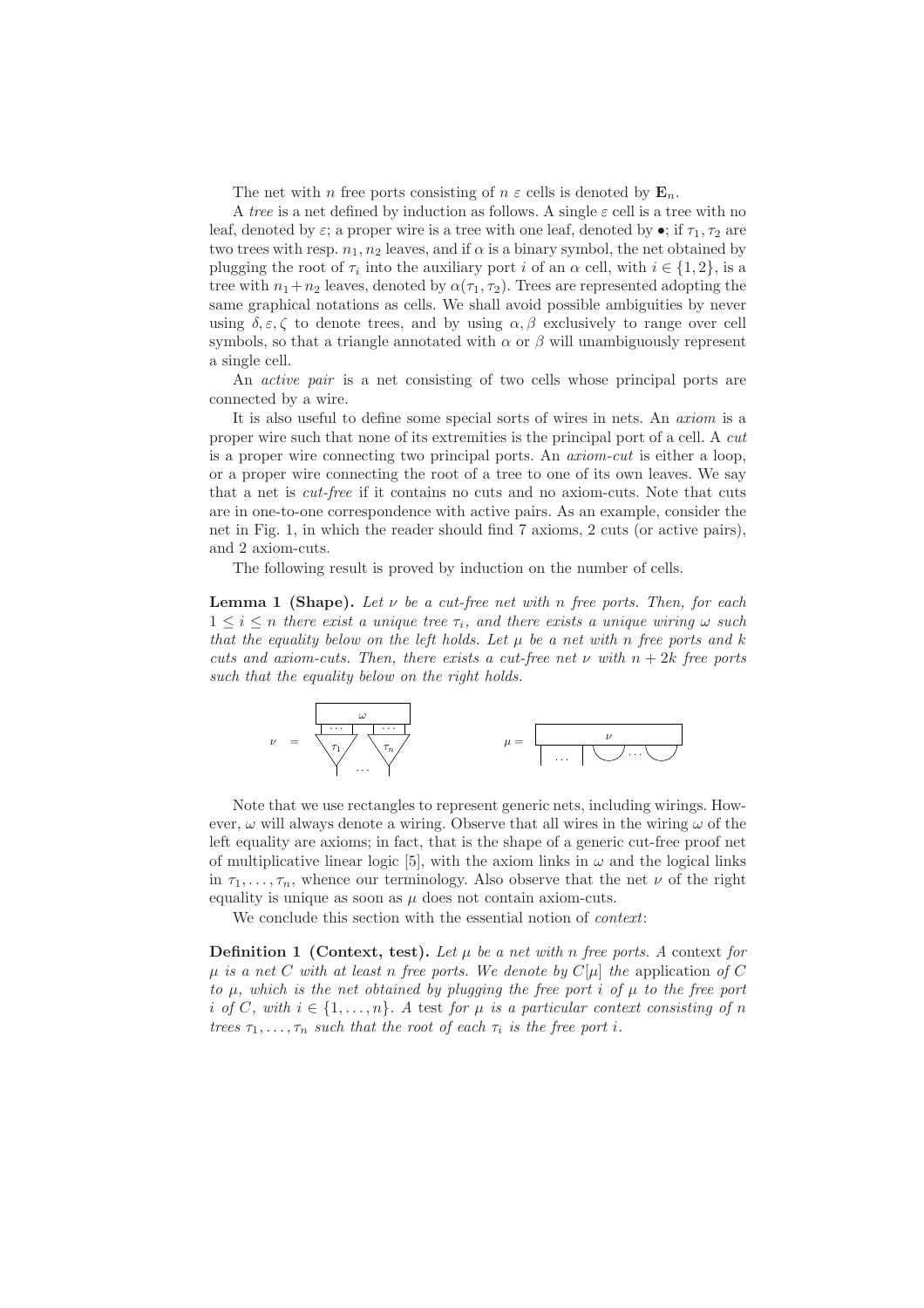

Fig. 2. The rules and equations defining  $\beta$ -reduction and  $\eta$ -equivalence. We assume  $\alpha \neq \beta$ . In the left  $\beta$ -rule, the right member is empty in case  $\alpha = \varepsilon$ . In the left  $\eta$ equation,  $\alpha$  is binary.

In the sequel, when we use the notation  $C[\mu]$  we implicitly assume that C has enough ports so that  $\mu$  can be plugged into it. Moreover, we shall say that  $\mu'$  is a subnet of  $\mu$  if there exists C such that  $\mu = C[\mu']$ .

#### 2.2 Reductions and equivalences

Computation in the symmetric combinators is performed by rewriting active pairs. We define  $\rightarrow$ <sub>β</sub> as the contextual closure of the rules of Fig. 2, and denote by  $\rightarrow_{\beta}^*$  its reflexive-transitive closure. Since active pairs are always disjoint, the relation  $\rightarrow$ <sub>β</sub> trivially satisfies the diamond property, *i.e.*, reduction is strongly confluent. A confluent rewriting relation always induces an equivalence relation (in this case, a congruence): we define  $\mu \simeq_{\beta} \mu'$  iff there is  $\nu$  such that  $\mu \to_{\beta}^* \nu$ and  $\mu' \rightarrow_{\beta}^{*} \nu$ . As usual, a net is *normal* when no  $\beta$ -reduction applies to it. Note that cut-free nets are always normal, but normal nets need not be cut-free.

There is also a notion of  $\eta$ -equivalence, first introduced by Lafont [8] and Fernández and Mackie [4]. Unlike in the  $\lambda$ -calculus, it cannot be presented as the symmetrization of a rewriting relation, because the rightmost equation of Fig. 2 when both  $\alpha, \beta$  are binary is intrinsically non orientable. We define  $\simeq_n$  as the reflexive, transitive, and contextual closure of the equations of Fig. 2. Then, we define  $\beta\eta$ -equivalence as  $\simeq_{\beta\eta} = (\simeq_{\beta} \cup \simeq_{\eta})^+$ .

The following definitions were introduced by the first author in [13], and are inspired by similar notions in the  $\lambda$ -calculus [1].

Definition 2 (Solvability). A quasi-wire is a net of the following shape:

$$
\bigcap \qquad \boxed{\mu_0}
$$

where  $\mu_0$  is any net with no free ports (including the empty net). A net  $\mu$  is solvable if there exists a test  $\theta$  such that  $\theta[\mu] \to_{\beta}^* W$ , where W is a quasi-wire. A net is unsolvable if it is not solvable.

We write  $\mu \to_{\varepsilon} \mu'$  if  $\mu = C[\mu_0], \mu' = C[\mathbf{E}_n]$ , and  $\mu_0$  is an unsolvable net with n free ports different from  $\mathbf{E}_n$ . We then define  $\rightarrow_{\beta \varepsilon}$  as the union of  $\rightarrow_{\beta}$  and  $\rightarrow_{\varepsilon}$ , and denote by  $\rightarrow_{\beta\varepsilon}^*$  its reflexive-transitive closure. The relation  $\rightarrow_{\beta\varepsilon}^*$  too may be proved to enjoy the diamond property [13], so we may consider its induced congruence  $\simeq_{\beta\varepsilon}$ , and set  $\simeq_{\beta\eta\varepsilon}$   $(\simeq_{\beta\varepsilon} \cup \simeq_{\eta})^+$  (the transitive closure of union).

The following Morris observational equivalence was also introduced in [13].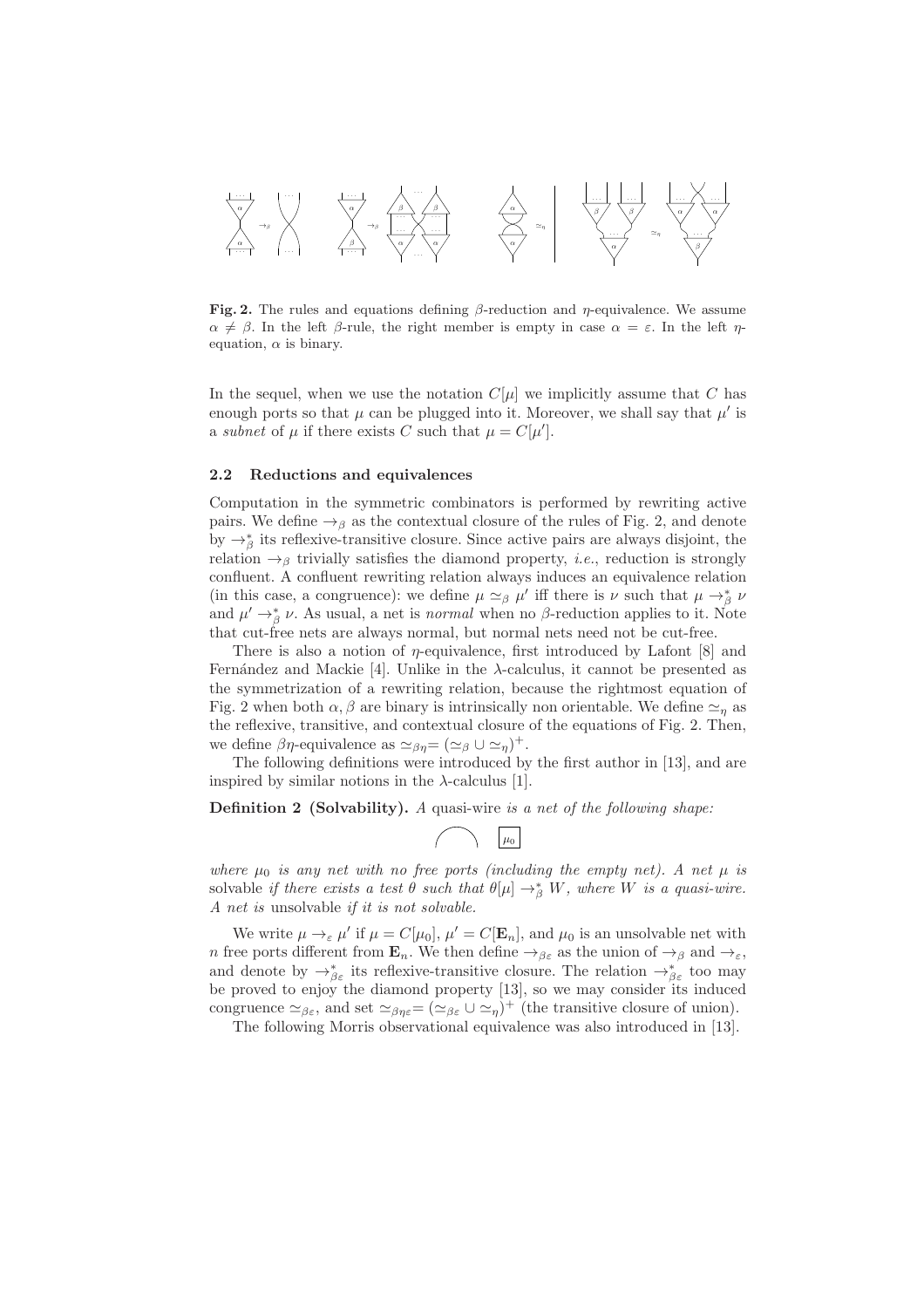Definition 3 (Finitary axiom-equivalence). Let  $\mu$  be a net with n free ports. We write  $\mu \Downarrow$  if  $\mu$  is  $\beta \varepsilon$ -normalizable; otherwise, we write  $\mu \Uparrow$ . Let  $\mu, \mu'$  be two nets with the same number of free ports. We say that they are finitarily axiomequivalent, and we write  $\mu \cong \mu'$ , if, for every context C,  $C[\mu]\Downarrow$  iff  $C[\mu']\Downarrow$ .

# 3 Denotational Semantics

Informally, a denotational semantics of a programming language with a notion of evaluation (denoted by  $\rightarrow$ <sub>β</sub>) and a notion of context is an interpretation  $\lceil \cdot \rceil$  of the syntax into some kind of mathematical structure (which might be the syntax itself) which satisfies the following, for all syntactic objects  $t, u$ .

**Invariance:**  $t \rightarrow_\beta u$  implies  $\llbracket t \rrbracket = \llbracket u \rrbracket$ ; **Congruence:** for every context C,  $\llbracket t \rrbracket = \llbracket u \rrbracket$  implies  $\llbracket C[t] \rrbracket = \llbracket C[u] \rrbracket$ .

By definition, a denotational semantics induces a congruence on the syntax, by setting  $t \sim u$  iff  $\llbracket t \rrbracket = \llbracket u \rrbracket$ . We make the following important remark, concerning the adequacy property. If  $\simeq_S$  is the Morris observational equivalence based on a set  $S$ , it is easy to see that it is the greatest congruence contained in  $(S \times S) \cup (\mathbf{C}S \times \mathbf{C}S)$ ; therefore, the semantic congruence is adequate w.r.t.  $\simeq_S$ iff  $\llbracket t \rrbracket = \llbracket u \rrbracket$  implies that either both t, u are in S, or neither is.

## 3.1 Interaction sets

The first set-based denotational semantics for the symmetric combinators was introduced in  $[12]$ . It is based on *pointed sets, i.e.*, sets with a distinguished element, which we denote by 0. A morphism of pointed sets, or *pointed function*, is a function between the underlying sets which preserves the distinguished element. Pointed sets and their morphisms form a category, which is equivalent to the category of sets and partial functions. This category has a zero object (the pointed set  $\{0\}$ ) and biproducts: given a family of pointed sets  $(X_i)_{i\in I}$ , their biproduct  $\bigoplus_{i\in I} X_i$  is the pointed set whose underlying set is the product of the underlying sets of the family, and whose distinguished element is the everywhere-zero sequence.

**Definition 4 (Interaction set).** An interaction set is a triple  $(X, \langle \cdot, \cdot \rangle, [\cdot, \cdot])$ where X is a pointed set, and  $\langle \cdot, \cdot \rangle$  and  $[\cdot, \cdot]$  are isomorphisms between  $X \oplus X$ and X satisfying

$$
\langle [x, y], [z, w] \rangle = [\langle x, z \rangle, \langle y, w \rangle],
$$

for all  $x, y, z, w \in X$ . An interaction set is non-trivial if  $X \neq \{0\}$ .

Let  $\varphi, \psi : X \to X \oplus X$  be the inverses of  $\langle \cdot, \cdot \rangle$  and  $[\cdot, \cdot]$ , respectively, and let  $\pi_1, \pi_2 : X \oplus X \to X$  be the projections associated with the biproduct. Then, for  $i \in \{1,2\}$ , we define  $\delta_i = \pi_i \circ \varphi$  and  $\zeta_i = \pi_i \circ \psi$ . In other words, for all  $x \in X$ ,  $\delta_1(x)$  and  $\delta_2(x)$  are the unique elements of X such that  $\langle \delta_1(x), \delta_2(x)\rangle = x$ , and similarly for  $\zeta_i$  and  $[\cdot, \cdot]$ .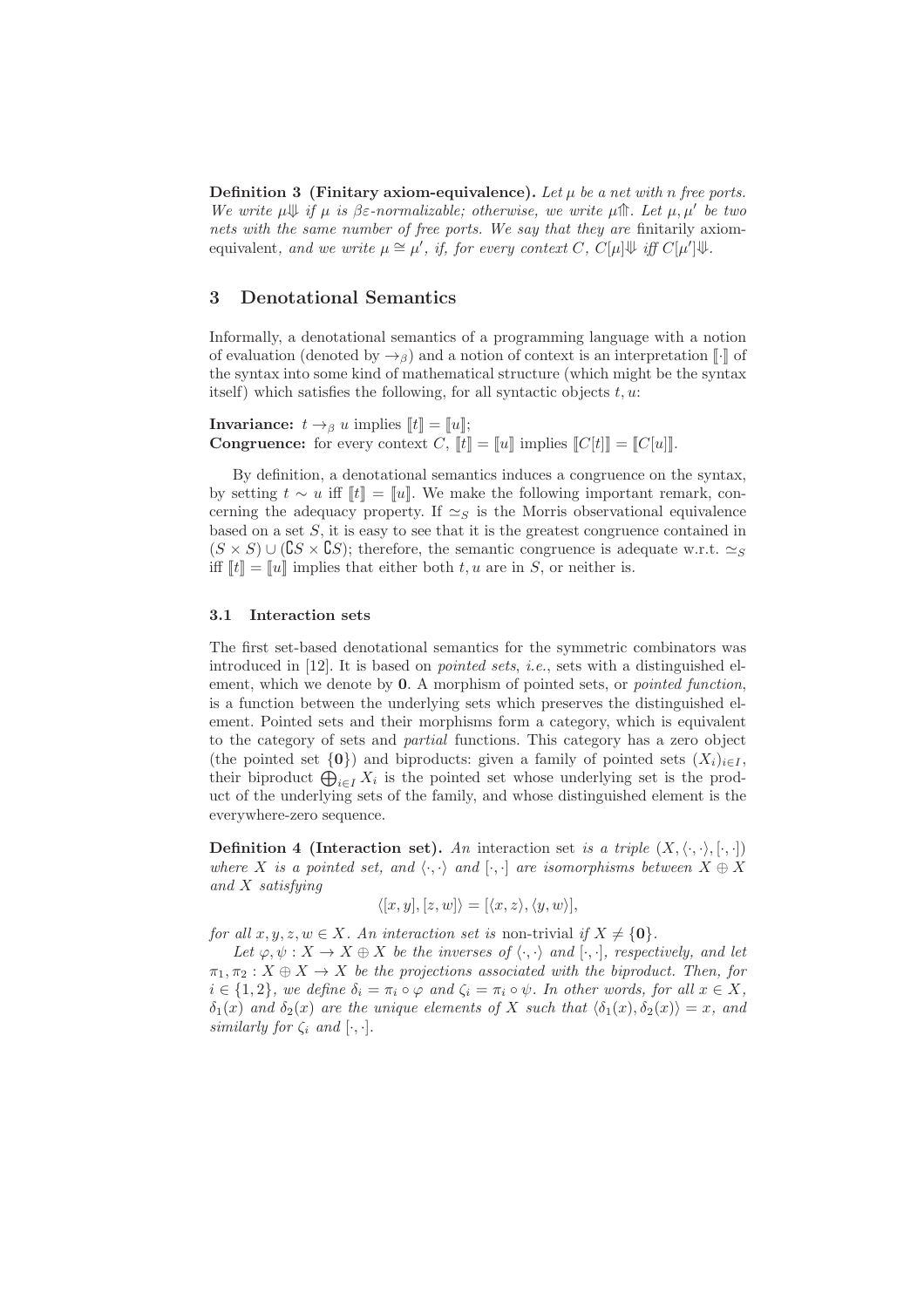In the sequel, we shall denote interaction sets by specifying only their underlying pointed set, leaving the bijections implicit.

Every interaction set  $X$  induces a denotational semantics of the symmetric combinators. A net with n free ports is interpreted as a pointed subset of  $X^n =$  $X \oplus \cdots \oplus X$  (*n* times), as follows.

Definition 5 (Experiment, interpretation). Let  $X$  be an interaction set, and let  $\mu$  be a net with n free ports. An experiment on  $\mu$  in X is a function e from the ports of  $\mu$  (including the free ports) to X such that:

- if p, q are two ports connected by a wire,  $e(p) = e(q)$ ;
- if  $p_1, p_2$  are auxiliary ports number 1 and 2 of a  $\delta$  (resp.  $\zeta$ ) cell whose principal port is q, then  $e(q) = \langle e(p_1), e(p_2) \rangle$  (resp.  $e(q) = [e(p_1), e(p_2)]$ );
- if q is the principal port of  $a \in cell$ , then  $e(q) = 0$ .

If  $p_1 < \ldots < p_n$  are the free ports of  $\mu$ , the sequence  $(e(p_1), \ldots, e(p_n))$  is said to be the result of e. We use the notation  $e : u$  as a shorthand for "e is an experiment on  $\mu$ " (the interaction set will always be clear from the context), and we denote by  $|e|$  the result of  $e$ .

The interpretation of  $\mu$  in X, denoted by  $[\![\mu]\!]$ , is the set containing all results of all experiments on  $\mu$  in  $X$ .

Note that  $[\mathbb{E}_n] = \{(0, \ldots, 0)\}.$  The fact that  $[\![\mu]\!]$  is a pointed set is then immediate:

**Lemma 2.** For every net  $\mu$  with n free ports,  $[\mathbf{E}_n] \subset [\mu]$ .

*Proof.* The function assigning 0 to all ports of  $\mu$  is always an experiment.  $\Box$ 

**Proposition 1.** For all nets  $\mu, \mu', \mu \simeq_{\beta\eta} \mu'$  implies  $[\![\mu]\!] = [\![\mu']\!]$ . Moreover,  $[\![\cdot]\!]$ enjoys the congruence property.

*Proof.* To prove invariance under reduction, given  $\mu \rightarrow_{\beta} \mu'$ , it is enough to show that, for every experiment on  $\mu$ , there is an experiment on  $\mu'$  yielding the same result, and vice versa. Invariance under  $\eta$ -equivalence is proved in the same way. The congruence property is an immediate consequence of the definition of experiment. Details may be found in [12]. □

## 3.2 Edifices

The following notion, introduced in [13], is analogous to that of a head variable in the  $\lambda$ -calculus.

**Definition 6 (Observable axiom).** Let  $\mu$  be a net. An observable axiom of  $\mu$  is an axiom connecting the leaves of two trees  $\tau_i, \tau_j$  whose respective roots  $i,j$ are both free ports of  $\mu$ . We say that such observable axiom is based at i, j.

It is perhaps useful to visualize observable axioms. A net  $\mu$  contains an observable axiom  $\omega$  iff it is of the following shape: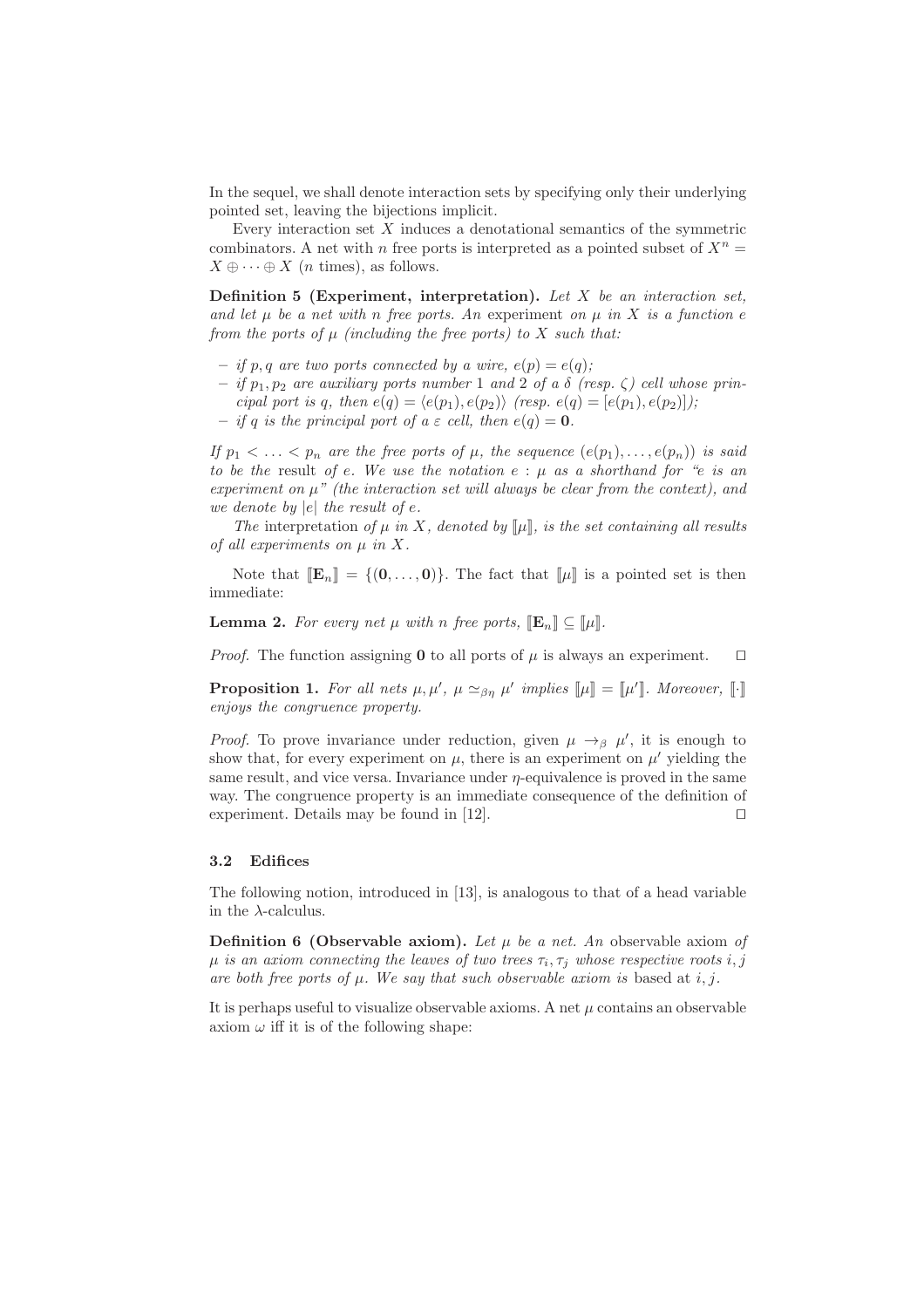

If  $i = j$ , then  $\tau_i = \tau_j$ , and  $\omega$  connects two leaves of the same tree. Note also that one or both of  $\tau_i, \tau_j$  may be equal to a wire; in particular, a wire whose both extremities are free is an observable axiom.

The following result is proved in [13]. It is analogous to the  $\lambda$ -calculus result stating that solvability is equivalent to having a head normal form.

**Proposition 2.** A net  $\mu$  is solvable iff there exists a net  $\mu'$  containing an observable axiom such that  $\mu \rightarrow_{\beta}^{*} \mu'$ .

The observable axioms appearing during the reduction of a net may be collected, just like the head variables of a  $\lambda$ -term, to form the analogous of a Böhm tree. We first need to assign a unique identifier to each observable axiom within a net. In what follows, W denotes the set of finite words over  $\{1,2\}$ . We use  $a, b$ to range over W and denote the empty word by  $\epsilon$ . Concatenation of words is denoted by juxtaposition.

**Definition 7** (Address of a leaf). Let  $\tau$  be a tree of cells, and let l be a leaf of  $\tau$ . We define the δ-address and  $\zeta$ -address of l in  $\tau$ , denoted by addr<sub>δ</sub>(l) and  $\text{addr}_{\zeta}^{\tau}(l)$ , respectively, by induction on  $\tau$ :

- $-$  if  $\tau = \bullet$ , then  $\operatorname{addr}_{\delta}^{\tau}(l) = \operatorname{addr}_{\zeta}^{\tau}(l) = \epsilon$ ;
- $-$  if  $\tau = \delta(\tau_1, \tau_2)$ , and l belongs to  $\tau_i$  (with  $i \in \{1,2\}$ ), then  $\text{addr}_{\delta}^{\tau}(l)$  =  $i\text{addr}_{\delta}^{\tau_i}(l)$ , and  $\text{addr}_{\zeta}^{\tau}(l) = \text{addr}_{\zeta}^{\tau_i}(l)$ ;
- $-$  if  $\tau = \zeta(\tau_1, \tau_2)$ , and l belongs to  $\tau_i$  (with  $i \in \{1,2\}$ ), then  $\text{addr}_{\delta}^{\tau}(l)$  =  $\text{addr}_{\delta}^{\tau_i}(l)$ , and  $\text{addr}_{\zeta}^{\tau}(l) = i \text{addr}_{\zeta}^{\tau_i}(l)$ .

**Definition 8 (Arch).** A pillar is an element of  $W \times W \times N$ , denoted by  $(a, b) @i$ ; an arch is a set containing exactly two pillars, denoted by  $(a, b) @i \frown (a', b') @i'$ (which is the same as  $(a',b')@i' \frown (a,b)@i$ ). Arches are ranged over by a.

Let  $\omega$  be an observable axiom of the net  $\mu$ . By definition,  $\omega$  connects two leaves  $l_i, l_j$  of two trees  $\tau_i, \tau_j$  whose roots  $i, j$  are free ports of  $\mu$ . Then, we represent  $\omega$ by the arch

$$
(\mathrm{addr}_{\delta}^{\tau_i}(l_i), \mathrm{addr}_{\zeta}^{\tau_i}(l_i))@i \frown (\mathrm{addr}_{\delta}^{\tau_j}(l_j), \mathrm{addr}_{\zeta}^{\tau_j}(l_j))@j.
$$

Note that different observable axioms are necessarily represented by different arches; even more, two different observable axioms have no pillar in common. This is because each leaf of a tree in a net may only be connected to one extremity of one observable axiom.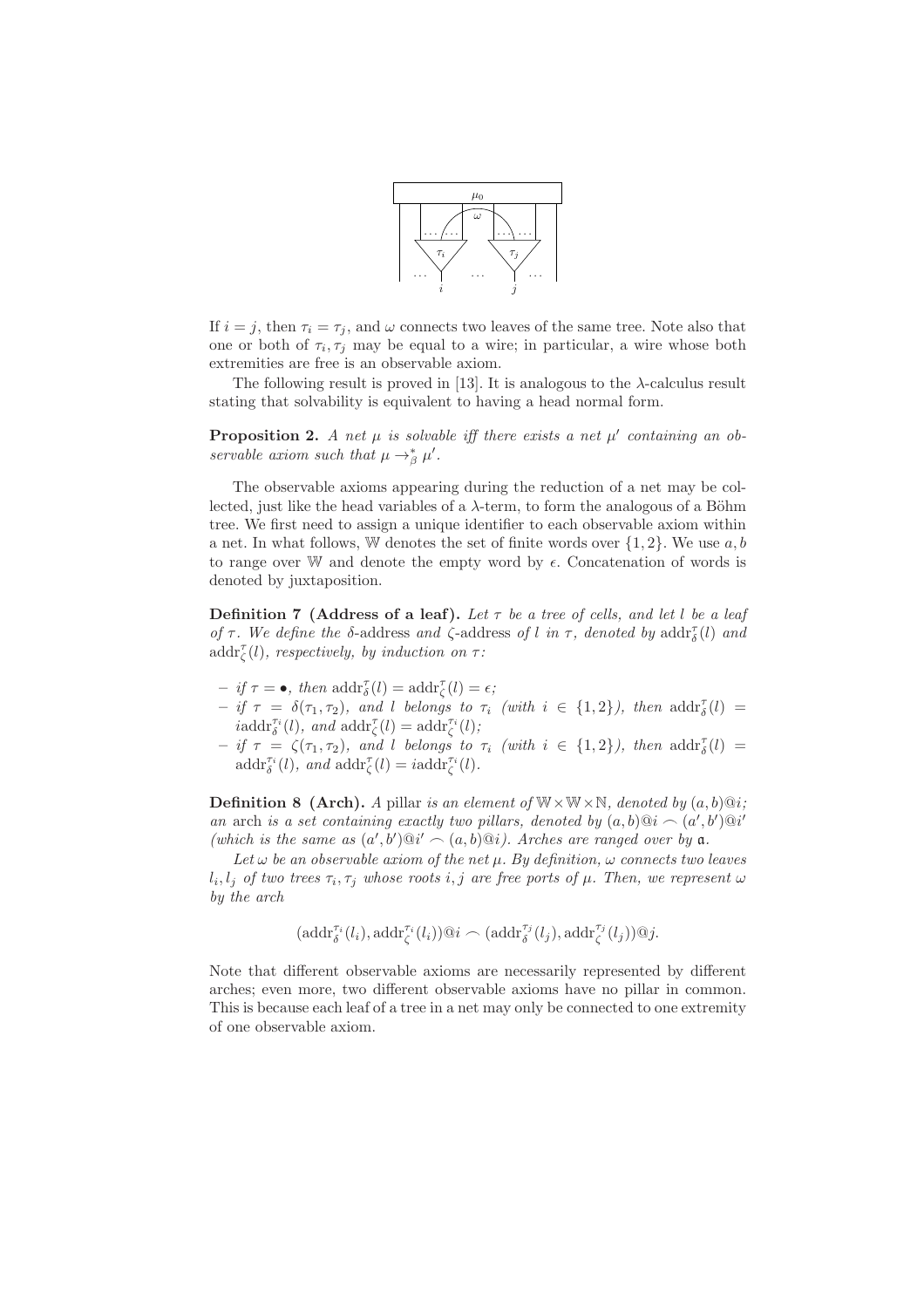**Definition 9 (Edifice).** Let  $\mu$  be a net. We denote by  $ax(\mu)$  the set of all arches representing all observable axioms of  $\mu$ . Then, we define the edifice of  $\mu$  to be the following set of arches:

$$
\mathfrak{E}(\mu) = \bigcup_{\mu \to_{\beta}^* \mu'} \mathrm{ax}(\mu').
$$

The *n*-expanded edifice of  $\mu$  is defined by

$$
\mathfrak{E}_{\eta}(\mu) = \{ (ac, bd) @i \frown (a'c, b'd) @i' \mid (a, b) @i \frown (a', b') @i' \in \mathfrak{E}(\mu), \ c, d \in \mathbb{W} \}.
$$

In other words,  $\mathfrak{E}(\mu)$  is the set of all arches representing all observable axioms appearing during the reduction of  $\mu$ , and  $\mathfrak{E}_n(\mu)$  is obtained by "*η*-expanding" the arches in all possible ways.

As mentioned above, edifices are to nets what Böhm trees are to  $\lambda$ -terms. Indeed, they too yield a denotational semantics, whose induced congruence contains  $\approx_{\beta n \epsilon}$  and is fully abstract with respect to finitary axiom-equivalence:

Proposition 3 (Full abstraction for edifices). For all nets  $\mu, \mu', \mu \cong \mu'$  if  $\mathfrak{E}_{\eta}(\mu) = \mathfrak{E}_{\eta}(\mu').$ 

*Proof.* The result in non-trivial; we refer the reader to [13]. □

Finally, the following result justifies the name given to  $\cong$ : µ $\Downarrow$  means that µ generates a finite number of observable axioms.

**Proposition 4.** For all  $\mu$ ,  $\mu \Downarrow$  iff  $\mathfrak{E}(\mu)$  is finite.

*Proof.* Suppose  $\mu \Downarrow$ ; by definition  $\mu \to_{\beta \varepsilon}^* \nu$  with  $\nu \beta \varepsilon$ -normal. Now, it is easy to verify that  $\beta \varepsilon$ -normal nets are all cut-free, hence the result follows immediately from Lemma 1. For the converse,  $\mathfrak{E}(\mu)$  finite means that all observable axioms are generated in a finite number of steps, *i.e.*,  $\mu \rightarrow_{\beta}^{\ast} C[\mu_0]$ , with  $\mu_0$  unsolvable by Proposition 2; but then  $\mu$  is  $\beta \varepsilon$ -normalizable to  $C[\mathbf{E}_k]$ . □

## 4 Approximations and Full Abstraction

**Definition 10 (Approximation).** An approximation of a net  $\mu$  is a cut-free net v of the form  $C[\mathbf{E}_k]$  such that  $\mu \to_{\beta}^* C[\mu_0]$  for some net  $\mu_0$ . In that case, we write  $\nu \sqsubseteq \mu$ , and we denote by  $ap(x)$  the set of all approximations of  $\mu$ .

Note that  $apx(\mu)$  is never empty; in fact, if  $\mu$  has n free ports, we always have  $\mathbf{E}_n \sqsubseteq \mu$ . Moreover, it is not hard to see that  $apx(\mu)$  is a directed set w.r.t.  $\subseteq$ . It is then natural to look for interaction sets X in which the interpretation enjoys the following approximation property, inspired by algebraicity in domain theory: for every net  $\mu$ , we ask

$$
[\![\mu]\!] = \bigcup_{\nu \sqsubseteq \mu} [\![\nu]\!],
$$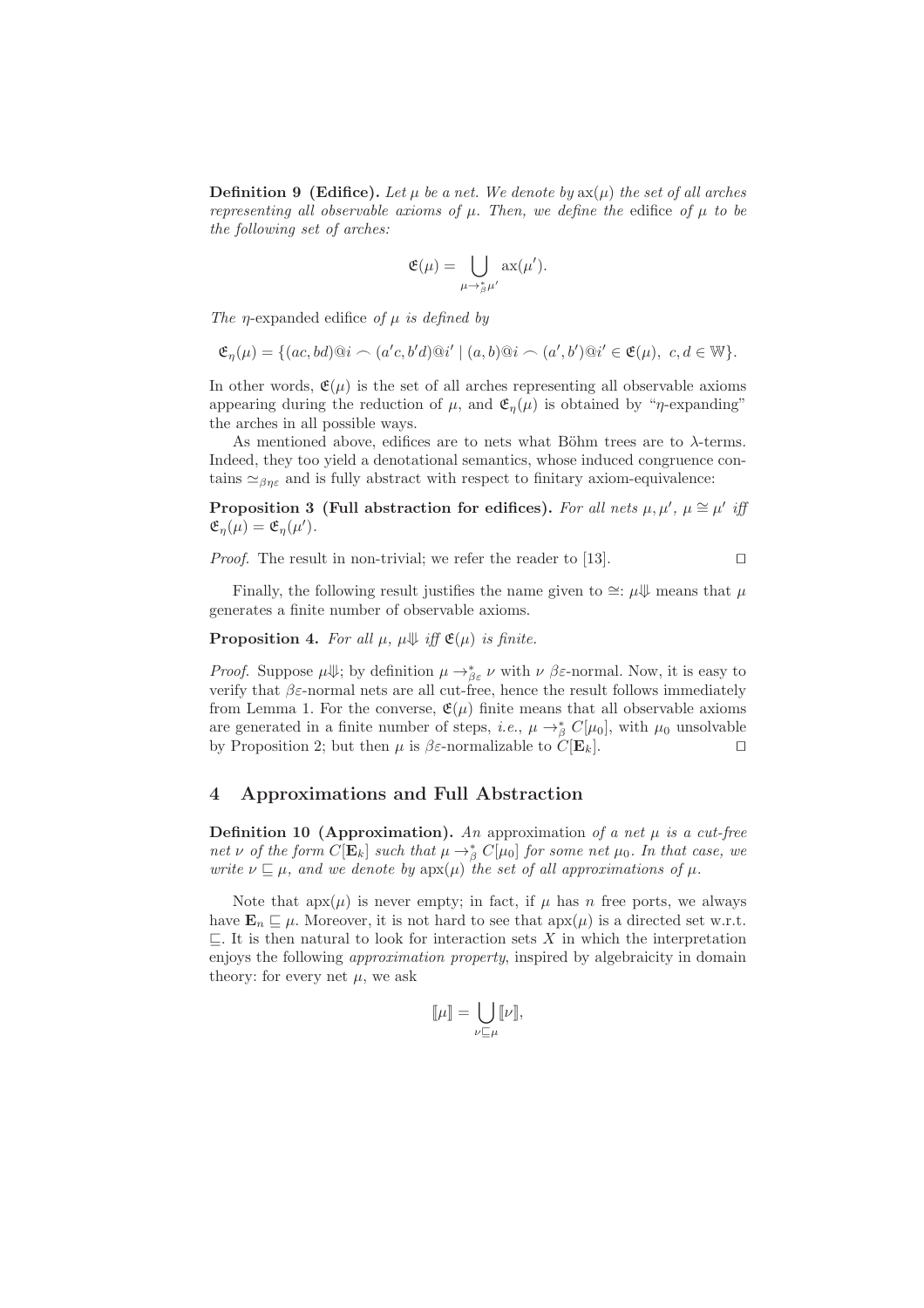that is, the interpretation of  $\mu$  in X is the supremum of the interpretations of its approximations.

The congruence induced on nets by an interaction set  $X$ , which we denote by  $=x$ , may be "located" quite precisely in case X satisfies the approximation property (we mention this result without proof, as we shall not need it in the sequel). Indeed, if we let  $\simeq$  denote the Morris equivalence induced by unsolvable nets (*i.e.*,  $\mu \simeq \mu'$  iff, for every C,  $C[\mu]$ ,  $C[\mu']$  are either both solvable, or both unsolvable), which is the greatest semi-sensible theory, we have:

**Proposition 5.** Let  $X$  be an interaction set enjoying the approximation property. Then,  $\cong \subseteq =_X \subseteq \cong$ .

Observe that the approximation property is trivially enjoyed by edifices (it is an immediate consequence of the definition). The key to full abstraction will be another approximation property, this time connected to the way the set-based semantics "sees" observable axioms.

If X is an interaction set, recall the "projections"  $\delta_1, \delta_2, \zeta_1, \zeta_2 : X \to X$ introduced in Definition 4. If  $w = i_1 \cdots i_n \in \mathbb{W}$ , with  $n > 0$ , and if  $\alpha \in \{\delta, \zeta\}$ and  $x \in X$ , in the sequel we shall use the notation  $\alpha_w(x) = \alpha_{i_1}(\ldots \alpha_{i_n}(x) \ldots)$ .

**Definition 11 (Semantic axioms).** Let  $X$  be an interaction set; we denote the diagonal of  $X^2$  by  $\Delta_X$ . Let  $z \in X^n$  with  $n > 0$ ; we denote by  $z_j$  the j-th component of z. Given the arch  $a = (a, b) @ i \sim (a', b') @ i', \text{ with } 1 \leq i, i' \leq n, \text{ we}$ define the projection of z onto  $a$  as

$$
\pi_{\mathfrak{a}}(z) = (\delta_a(\zeta_b(z_i)), \delta_{a'}(\zeta_{b'}(z_{i'}))).
$$

If  $U \subseteq X^n$ , we denote by  $\pi_{\mathfrak{a}}(U)$  the set resulting from the pointwise application of  $\pi_a$  to the elements of U. Then, given a net  $\mu$ , we define

$$
sax(\mu) = \{ \mathfrak{a} \mid \pi_{\mathfrak{a}}(\llbracket \mu \rrbracket) = \Delta_X \}.
$$

We say that an interaction set enjoys the *axiom approximation property* if, for every net  $\mu$ ,

$$
sax(\mu) = \bigcup_{\nu \sqsubseteq \mu} sax(\nu).
$$

Approximation and axiom approximation do not coincide; we know of interaction sets satisfying the first but not the second, and we believe the converse implication to be false as well. However, we shall now establish that an interaction set satisfying both is fully abstract with respect to finitary axiom-equivalence.

**Lemma 3.** Let  $\nu$  be a cut-free net with 2 free ports such that  $\lbrack \nu \rbrack = \Delta_X$ , where X is a non-trivial interaction set. Then,  $\nu$  is  $\eta$ -equivalent to a wire.

*Proof.* Observe that any cut-free net  $\nu' \simeq_{\eta} \nu$  decomposes, by Lemma 1, into two trees  $\tau_1, \tau_2$  and a wiring  $\omega$ . Now, suppose none of these nets (including  $\nu$ ) is such that  $\tau_1 = \tau_2 = \tau$  with  $\omega$  connecting exactly the matching occurrences of the leaves of the two copies of  $\tau$  (*i*-th leaf with *i*-th leaf). Then, since X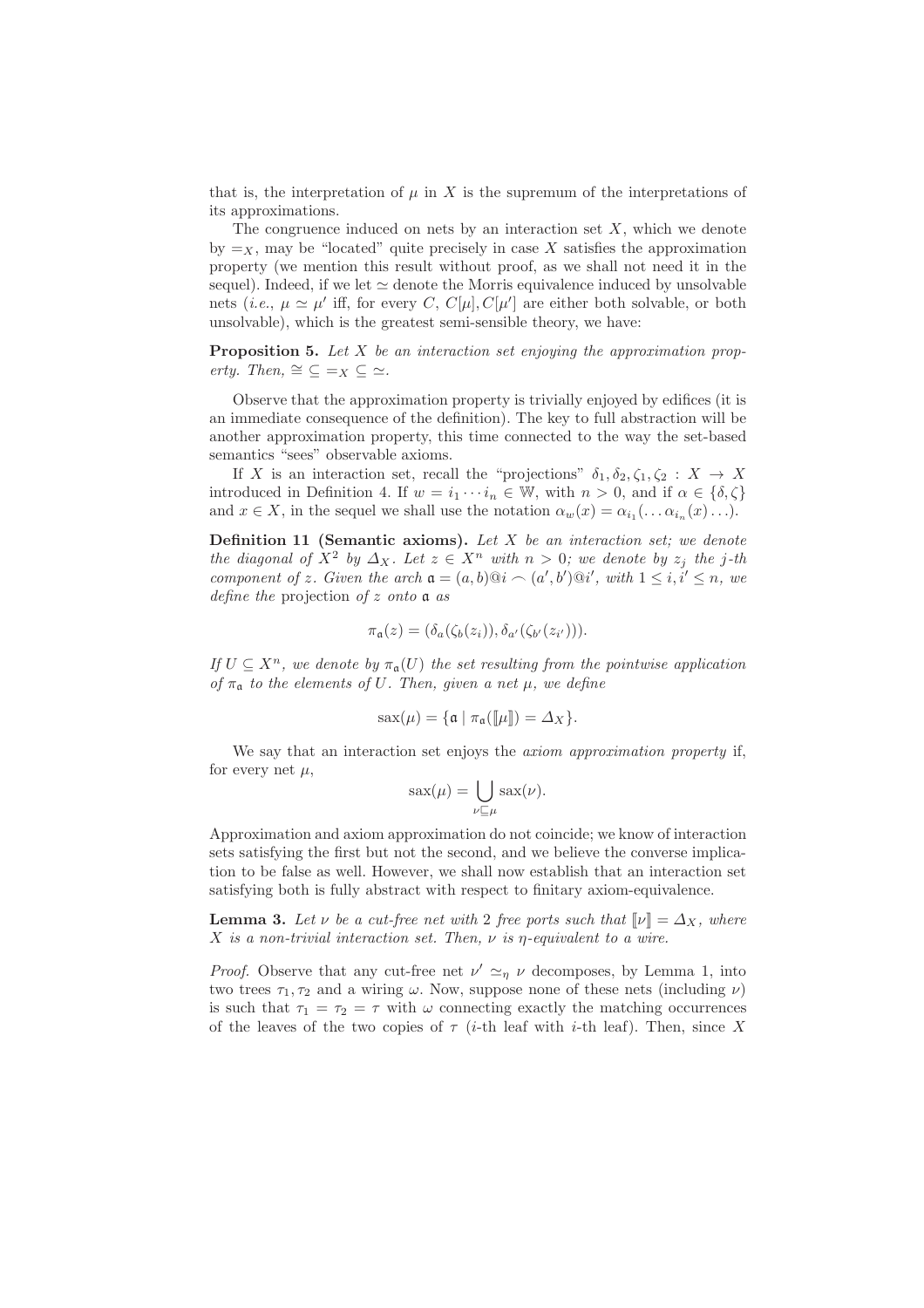is non-trivial, we may easily find an experiment showing that  $(x, x') \in \llbracket \nu \rrbracket$  for some  $x \neq x'$ , a contradiction. Hence, there is an  $\eta$ -equivalent form of  $\nu$  which is as above; now, if  $\tau$  contained any  $\varepsilon$  cell, it is easy to see that we would have  $\llbracket \nu \rrbracket \subset \Delta_X$ , another contradiction. But a net as the one obtained may be shown to be *η*-equivalent to a wire by a straightforward induction on  $\tau$ . □

Lemma 4. In a non-trivial interaction set satisfying the axiom approximation property, we have  $sax(\mu) = \mathfrak{E}_n(\mu)$ , for every net  $\mu$ .

*Proof.* The inclusion  $\mathfrak{E}_n(\mu) \subseteq \text{sav}(\mu)$  always holds, with no need of the axiom approximation property. In fact, if  $\mathfrak{a} \in \mathfrak{E}_n(\mu)$  by definition  $\mathfrak{a} = (ac, bd)@i \sim$  $(a'c, b'd)@i'$  for some  $c, d \in \mathbb{W}$  and with  $(a, b)@i \frown (a', b')@i'$  being the arch of an observable axiom  $\omega$  of a reduct  $\mu'$  of  $\mu$ . Then, it is enough to consider experiments on  $\mu'$  which label every port with  $\mathbf 0$  except those "descending" from  $\omega$  to see that  $\mathfrak{a} \in \text{sex}(\mu)$ , by invariance under reduction.

For what concerns the converse, we first consider a cut-free net  $\nu$ , with n free ports. Let  $\mathfrak{a} = (a, b) @i \sim (a', b') @i' \in \text{sax}(\nu)$ . It can be shown [13] that, for every sequence of trees  $\tau_1, \ldots, \tau_n$ , there exists a cut-free  $\nu' \simeq_{\beta\eta} \nu$  such that, for all  $1 \leq i \leq n$ , we find  $\tau_i$  rooted at the free port i of  $\nu'$ . We may then choose  $\tau_i$ ,  $\tau_{i'}$ (the case  $i = i'$  changes nothing to the argument) so that two of their resp. leaves l, l'have  $\delta$ -addresses and  $\zeta$ -addresses given by  $a, a'$ , and  $b, b'$ . Now, by invariance under  $\simeq_{\beta\eta}$ , we still have  $\mathfrak{a} \in \text{sax}(\nu')$ , which means that every experiment on  $\nu'$ is forced to assign the same element of  $X$  to  $l, l'$ , and all elements of  $X$  may be assigned to them. But  $\nu'$  must therefore contain a subnet  $\nu_0$  whose free ports coincide with  $l, l'$ , and which is detached from the rest of the net, for otherwise, by the non-triviality of  $X$ , it would be easy to define an experiment which sets one of  $l, l'$  to  $0$  and the other to a non-zero value. Then, we apply Lemma 3 to  $\nu_0$  and infer  $\mathfrak{a} \in \mathfrak{E}_{\eta}(\nu') = \mathfrak{E}_{\eta}(\nu)$ . The general statement follows immediately from the axiom approximation property, and from the approximation property for edifices. ⊓⊔

**Lemma 5.** In a non-trivial interaction set satisfying both the approximation and axiom approximation property, we have  $[\![\mu]\!] = [\![\mu']\!]$  iff  $\text{sax}(\mu) = \text{sax}(\mu')$ , for all nets  $\mu, \mu'$ .

Proof. The implication from left to right is obvious and does not depend on any approximation property. It is then enough to show that  $sax(\mu) \subseteq sax(\mu')$ implies  $[\![\mu]\!] \subseteq [\![\mu']\!]$ . By Lemma 4 and the approximation property, this amounts to show that, under the hypothesis  $\mathfrak{E}_{\eta}(\mu) \subseteq \mathfrak{E}_{\eta}(\mu')$ ,  $\llbracket \nu \rrbracket \subseteq \llbracket \mu' \rrbracket$  for all  $\nu \sqsubseteq \mu$ . So let  $\nu \sqsubseteq \mu$  and  $z \in [\nu]$ . By Lemma 2, we may suppose  $z \neq (0, \ldots, 0)$ . Then, z is the result of an experiment assigning non-null points to  $p > 0$  axioms of  $\nu$ . These axioms induce p edifices  $\mathfrak{A}_1,\ldots,\mathfrak{A}_p \subseteq \mathfrak{E}_\eta(\mu) \subseteq \mathfrak{E}_\eta(\mu')$ , which means that the "same" axioms (modulo  $\approx_{\eta}$ ) appear during the reduction of  $\mu'$ , from which we immediately infer  $z \in [\![\mu']\!]$ , as desired.  $\Box$ 

As announced, combining Proposition 3, Lemma 4, and Lemma 5, we obtain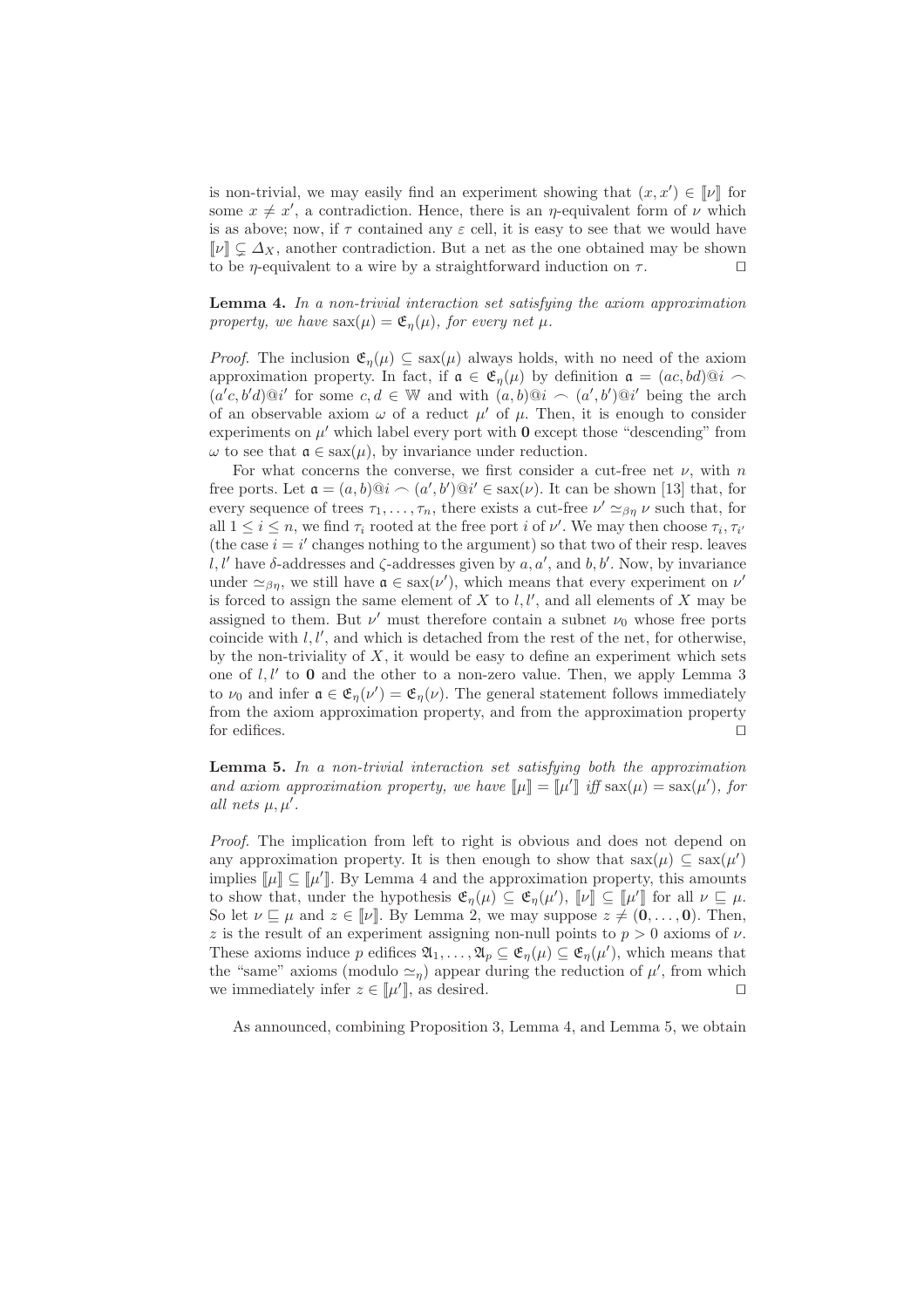Theorem 1 (Full abstraction for interaction sets). If X is a non-trivial interaction set satisfying the approximation and axiom approximation properties, then for all nets  $\mu, \mu', \mu \cong \mu'$  iff  $[\![\mu]\!] = [\![\mu']\!]$ .

#### 4.1 A fully abstract model

We now proceed to give an example of interaction set satisfying both the approximation and axiom approximation properties.

Let  $\mathbb{W}^{\infty}$  be the set of infinite words over  $\{1,2\}$ . We shall consider the pointed set  $X = \mathcal{P}_{fin}(\mathbb{W}^{\infty} \times \mathbb{W}^{\infty})$  of finite subsets of pairs of infinite words, with  $\mathbf{0} = \emptyset$ . If  $x \in X$  and  $(a, b) \in \mathbb{W} \times \mathbb{W}$ , we set  $(a, b) \cdot x = \{(au, bv) \in \mathbb{W}^\infty \times \mathbb{W}^\infty \mid$  $(u, v) \in x$ , and define the pointed bijections  $\langle x, y \rangle = (1, \epsilon) \cdot x \cup (2, \epsilon) \cdot y$  and  $[x, y] = (\epsilon, 1) \cdot x \cup (\epsilon, 2) \cdot y$ . It is easy to see that  $(X, \langle \cdot, \cdot \rangle, [\cdot, \cdot])$  is an interaction set.

In the sequel, all denotational interpretations are assumed to be in  $X$ . We shall keep denoting by  $\delta_1, \delta_2, \zeta_1, \zeta_2$  the "projections" associated with  $\langle \cdot, \cdot \rangle$  and [ $\cdot, \cdot$ ], and we also use the generalized notations  $\delta_w, \zeta_w$ , with  $w \in \mathbb{W}$ , introduced just before Definition 11.

Definition 12 (Mean and nice elements). We say that  $x \in X$  is  $\delta$ -mean (resp.  $\zeta$ -mean), if the set  $\pi_1(x)$  (resp.  $\pi_2(x)$ ), i.e., the set of first (resp. second) projections of the elements of x, is empty or a singleton. If  $\alpha \in \{\delta, \zeta\}$ , and if  $\overline{\alpha}$  is "the other" binary symbol, we introduce the following notations and terminology:

- $M_{\alpha}$  is the set of  $\alpha$ -mean elements;
- $-M = M_{\delta} \cap M_{\zeta}$  is the set of mean elements (which are singletons or empty);
- $N = X \setminus (M_{\delta} \cup M_{\delta})$  is the set of nice elements
- $-M^*_{\alpha} = M_{\alpha} \setminus M_{\overline{\alpha}}$  is the set of strictly  $\alpha$ -mean elements.

In the sequel, if  $x \in X$ , we shall denote by  $||x||$  its cardinality. Moreover, we will always have  $\alpha \in \{\delta, \zeta\}$ , with  $\overline{\alpha}$  denoting "the other" binary symbol.

**Lemma 6.** For all  $x \in X$ , the following properties hold:

**Positivity:**  $||0|| = 0$ , and  $||x|| \neq 0$  for all  $x \neq 0$ . Additivity:  $\|\delta_1(x)\| + \|\delta_2(x)\| = \|x\| = \|\zeta_1(x)\| + \|\zeta_2(x)\|.$ **Heredity:** For all  $\beta \in {\delta_1, \delta_2, \zeta_1, \zeta_2}$ ,  $x \in M_\alpha$  implies  $\beta(x) \in M_\alpha$ .

Proof. A simple verification. □

In the following, we write  $e : \mu$  to mean "e is an experiment on  $\mu$ ".

**Lemma 7.** Let  $\tau$  be a tree entirely composed of  $\alpha$  cells (resp. an arbitrary tree). If  $e: \tau$  assigns  $x \in M_\alpha$  (resp.  $x \in M$ ) to the root of  $\tau$ , then e assigns  $x' \in M_\alpha$ (resp.  $x' \in M$ ) with  $||x'|| = ||x||$  to exactly one leaf of  $\tau$ , and **0** to all remaining leaves.

*Proof.* By heredity, additivity, and the fact that, if  $x \in M_\alpha$  and  $i \in \{1,2\}$ , then  $\alpha_i(x)$  is either empty, or has the same cardinality as x. □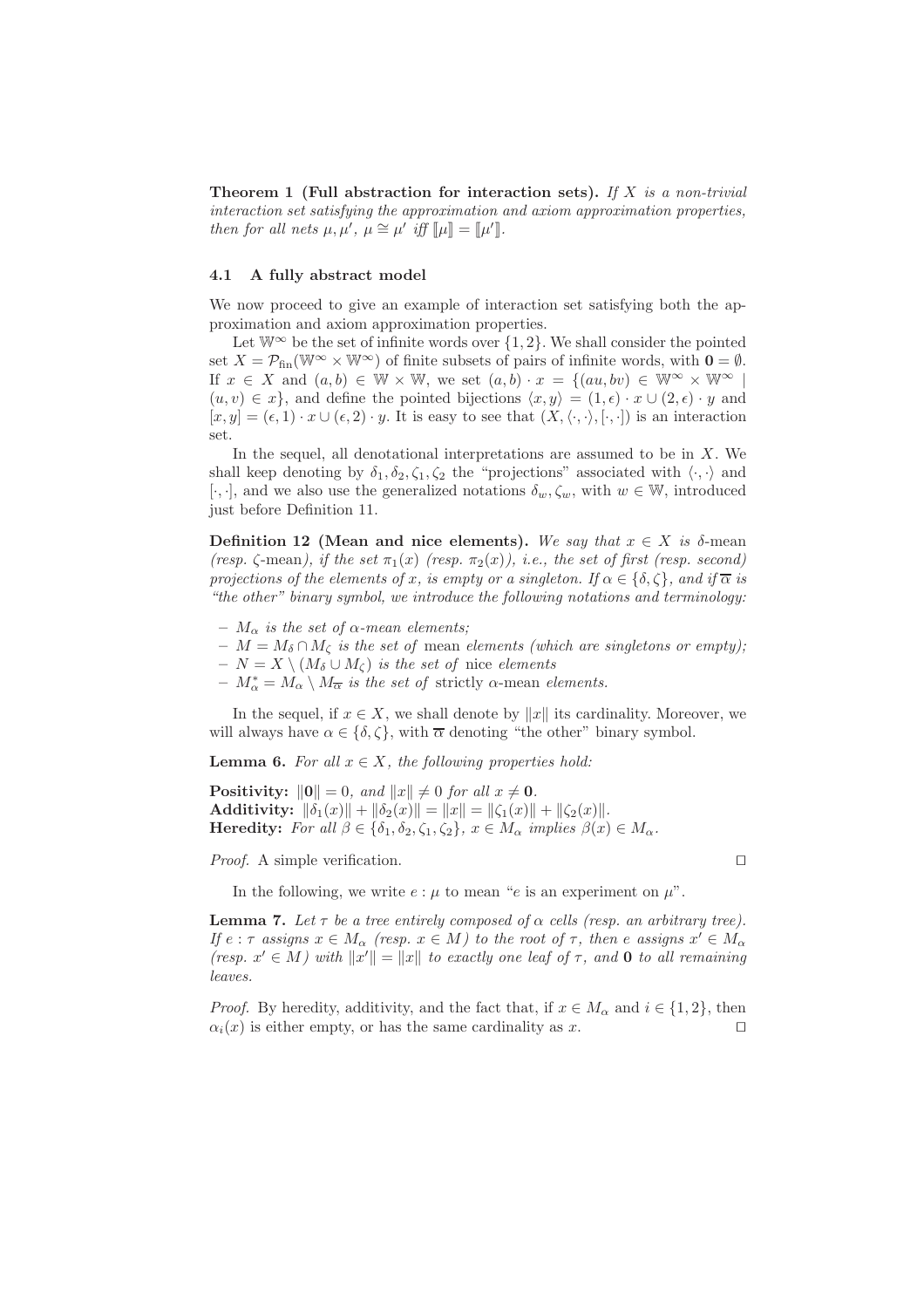We say that an experiment assigns an element  $x$  to an active pair when it assigns x to both extremities of the cut associated with the active pair.

**Lemma 8.** Let  $\mu$  be a net with  $n > 0$  free ports. If  $e : \mu$  is such that the labels assigned by e to the active pairs of  $\mu$  all belong to M then there exists  $\nu \sqsubseteq \mu$  and  $e_0$ :  $\nu$  such that  $|e_0| = |e|$ .

*Proof.* The idea of the proof is to take each active pair labelled by some  $x \in M$ , and replace the active pair with a net admitting an experiment of identical result. The case  $x = 0$  is easy; otherwise, Lemma 7 is used to extract only two leaves of subtrees of  $\mu$  on which e assigns non-zero points; then, the net formed by the two trees rooted at the cut is wholly reduced, and the zero-labelled subnets in the result are carefully removed. We omit the technical details. ⊓⊔

#### Proposition 6. X enjoys the approximation property.

Proof. The right-to-left inclusion holds for all interaction sets, as a corollary of the fact that  $\nu \subseteq \mu$  implies  $[\![\nu]\!] \subseteq [\![\mu]\!]$ . Indeed, by definition,  $\nu = C[\mathbf{E}_n]$  and  $\mu \rightarrow_{\beta}^* C[\mu_0]$ . Then, by Lemma 2 and the congruence property,  $[\![\nu]\!] \subseteq [\![C[\mu_0]]]$ , so we conclude by invariance.

For the converse, we give the idea of the proof, which is fairly straightforward. We start by defining two functions  $\#_{\delta}, \#_{\zeta}: X \to \mathbb{N}$ . Let  $x \in X$ , and let  $n_{\delta}$ (resp.  $n_{\zeta}$ ) be the length of the longest common prefix between two different words in  $\pi_1(x)$  (resp.  $\pi_2(x)$ ); then, we define  $\#_{\alpha}(x)$  to be 0 if  $x = 0, 1$  if  $x \in M_\alpha \setminus \{0\}$ , or  $n_\alpha + 2$  otherwise. We define the *measure* of x as the integer  $m(x) = ||x|| \cdot \#_{\delta}(x) \cdot \#_{\zeta}(x)$ . Now, by a simple case inspection, one checks that:

- (i) if  $x \in N$ , then for all  $\beta \in {\delta_1, \delta_2, \zeta_1, \zeta_2}$ ,  $m(\beta(x)) < m(x)$ ;
- (ii) if  $x \in M^*_{\alpha}$ , then for all  $i \in \{1, 2\}$ ,  $m(\overline{\alpha}_i(x)) < m(x)$ .

We now show in three steps that by obstinately reducing the active pairs of  $\mu$ labelled by elements belonging to N first,  $M^*_{\delta}$  then, and  $M^*_{\zeta}$  finally, we obtain a net  $\mu'$  and  $e' : \mu'$  such that  $\mu \to_{\beta}^* \mu', |e'| = |e|$ , and all the labels assigned to the active pairs of  $\mu'$  by  $e'$  belong to M. The result then follows by Lemma 8.

- 1. The first step is shown by induction on the multiset  $H(\mu)$  (under the usual well-ordering of multisets of integers) containing the measures of all nice elements labelling the active pairs of  $\mu$  in e, using property (i). At the end of this step we obtain a reduct  $\mu_1$  of  $\mu$  and an experiment  $e_1$ :  $\mu_1$  such that  $|e_1| = |e|$ , and no active pair is labelled by a nice element.
- 2. The second step is shown by induction on the multiset  $J(\mu_1)$  containing the measures of all strictly  $\delta$ -mean elements labelling the active pairs of  $\mu_1$ . Here, we use Lemma 6, Lemma 7 and property (ii). At the end of this step we obtain a reduct  $\mu_2$  of  $\mu_1$  and an experiment  $e_2$ :  $\mu_2$  such that  $|e_2| = |e_1|$ , and no active pair is labelled by a strictly  $\delta$ -mean element.
- 3. The third step is similar to the second.

⊓⊔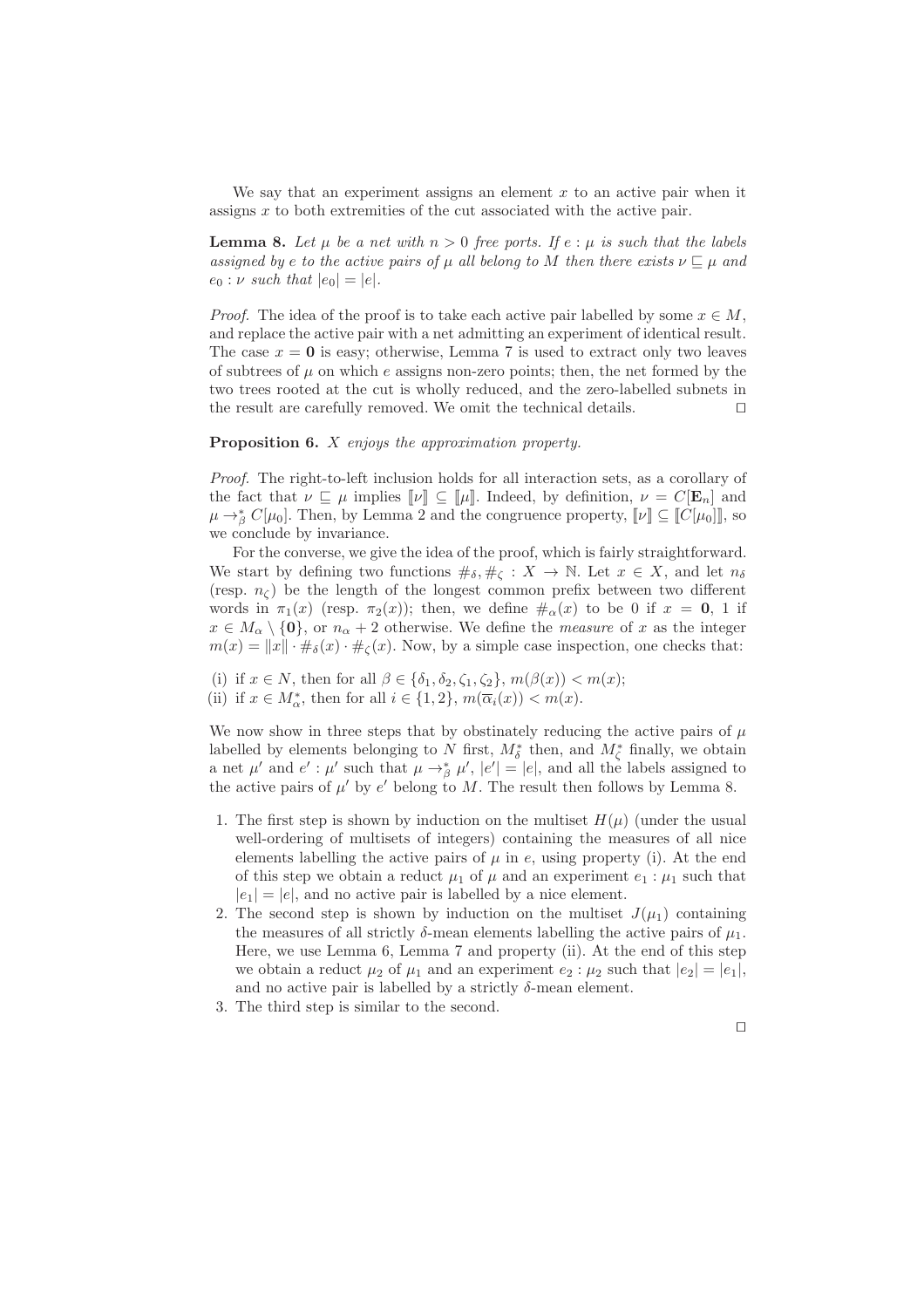The fact that  $X$  enjoys the axiom approximation property is a consequence of the following

#### **Lemma 9.** Any net  $\mu$  such that  $\|\mu\| = \Delta_X$  is  $\beta\eta$ -equivalent to a wire.

*Proof.* It is enough to show that  $apx(\mu)$  contains a net  $\eta$ -equivalent to a wire. Suppose, for the sake of contradiction, that this is not the case. If  $\mu$  is  $\beta \varepsilon$ normalizable (necessarily to a cut-free form), we may immediately conclude by Lemma 3; therefore, we suppose that that  $\mu$  is not  $\beta \varepsilon$ -normalizable. By Proposition 4, apx( $\mu$ ) is infinite; since it is directed w.r.t.  $\sqsubseteq$ , we may take an ascending chain  $\nu_0 \sqsubseteq \nu_1 \sqsubseteq \ldots$  of approximations of  $\mu$ . By the same arguments given in the proof of Lemma 3, every  $\nu_k$  decomposes into two copies of a tree  $\tau_k$ , whose matching occurrences of leaves are joined by axioms forming a wiring  $\omega_k$ . Now, by hypothesis, every  $\nu_k$  is not *η*-equivalent to a wire, which implies that every  $\nu_k$ contains at least one  $\varepsilon$  cell. Then, we may build a sequence of finite pairs of words  $(a_k, b_k)$  describing a leaf of  $\tau_k$  where we find an  $\varepsilon$  cell, such that  $(a_k, b_k)$  is a prefix (not necessarily strict) of  $(a_{k+1}, b_{k+1})$ . This increasing sequence defines some  $(u, v) \in \mathbb{W}^{\infty} \times \mathbb{W}^{\infty}$  such that, by construction,  $z = (\{(u, v)\}, \{(u, v)\}) \notin \llbracket \nu_k \rrbracket$  for all  $k \in \mathbb{N}$ . Then, by the approximation property,  $z \notin [\![\mu]\!]$ , in contradiction with  $\Delta_X \subseteq [\![\mu]\!]$ . □

## Proposition 7. X enjoys the axiom approximation property.

*Proof.* Let  $\mu$  be a net, and suppose  $\mathfrak{a} \in \text{sex}(\mu)$ . By the approximation property, using the same argument given in the second part of the proof of Lemma 4, we have that the arch  $\alpha$  defines two leaves l, l' of two trees rooted at two conclusions of a  $\beta$ -reduct  $\mu'$  of  $\mu$ , such that  $l, l'$  are the free ports of a subnet  $\mu'_{0}$  of  $\mu'$  whose interpretation is exactly  $\Delta_X$ . Then, if we apply Lemma 9, reduce  $\mu'_0$ , and replace everything else in  $\mu'$  by  $\varepsilon$  cells, we obtain an approximation  $\nu$  of  $\mu$  such that  $a \in \text{sax}(\nu)$ . □

# References

- 1. Barendregt, H.P.: The Lambda Calculus. North Holland, revised edn. (1984)
- 2. Coppo, M., Dezani-Ciancaglini, M., Zacchi, M.: Type theories, normal forms, and  $D_{\infty}$ -lambda-models. Information and Computation 72(2), 85–116 (1987)
- 3. Dezani-Ciancaglini, M., Giovannetti, E.: From Bohm's theorem to observational equivalences: an informal account. Electronic Notes in Theorical Computer Science 50(2), 85–118 (2001)
- 4. Fernández, M., Mackie, I.: Operational equivalence for interaction nets. Theoretical Computer Science 297(1–3), 157–181 (2003)
- 5. Girard, J.Y.: Linear logic. Theoretical Computer Science 50(1), 1–102 (1987)
- 6. Hyland, M.: A syntactic characterization of the equality in some models of the lambda calculus. Journal of the London Mathematical Society 2(12), 361–370 (1976)
- 7. Lafont, Y.: Interaction nets. In: Conference Record of POPL '90. pp. 95–108. ACM Press (1990)